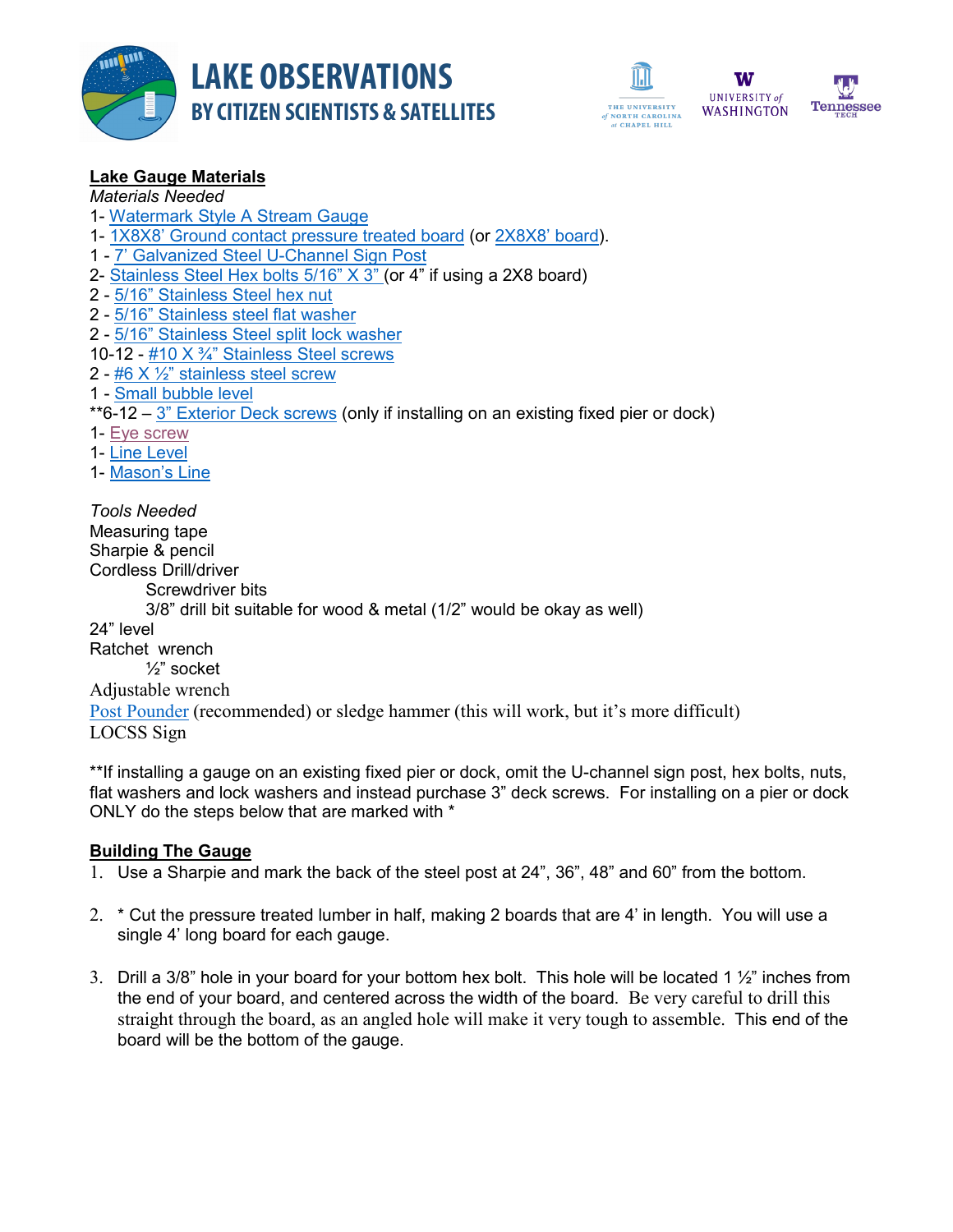



- 4. Put the hex bolt and flat washer through the hole on the face of the board, making sure the flat washer rests flatly on the board. Draw a horizontal line across the board at the top most edge of the flat washer. Remove the bolt and flat washer.
- 5. \* Place the gauge on the face of the board, making sure that the bottom of the gauge is slightly above the line that was drawn in step 4. Center the gauge horizontally on the board using your measuring tape to be sure that all 4 corners of the gauge are an equal distance from the edge of the board.
- 6. \* Being careful to hold the gauge firmly in place, use a #10 screw to attach the top-right corner of the gauge to the wooden board. Do no tighten the screw completely.
- 7. \* Recenter the gauge on the board if needed. Use a #10 screw attach the bottom-left corner to the gauge board.
- 8. \* Use #10 screws to attach the remaining corners of the gauge to the board, as well as at least 2 other points on the gauge. We typically attach a gauge at 6-8 points.
- 9. Using a straight edge, draw a horizontal line on the board equal to the top edge of the gauge. Continue this line along the sides and back of the gauge board.
- 10. Flip the gauge board assembly so that the gauge is facing down. On the back of the board, draw a vertically down the center of the gauge board.
- 11. Put the hex bolt and flat washer through the hole near the bottom of the board, making sure the head of the bolt and the flat washer are on the same side of the board as the gauge.
- 12. Lay the gauge assembly face down so that the hex bolt at the bottom is sticking up. Place the steel post on the back of the gauge board, with the top of the steel post aligning with the top of the board, and making sure that the hex bolt is both the gauge board and one of the holes in the post.
- 13. Rotate the post on the hex bolt as needed until it is roughly centered horizontally. Use the horizontal line you drew on the back of the board as a guide.
- 14. When it is centered, find a hole on the post that is at least ½" above the horizontal line that corresponds to the top of the gauge. Thread a pencil through this hole and make a mark on the wood. Make sure this mark intersects the vertical line that marks the center of the board.
- 15. Remove the post from the back of the board and measure to be sure that the mark you made is at least ½" above the top of the gauge and is centered horizontally. If it is, drill a 3/8" hole through the board at that point. Be very careful to drill this straight through the board, as an angled hole will make it very tough to assemble. This will be the spot that a hex bolt attaches the top of the gauge assembly to the steel post.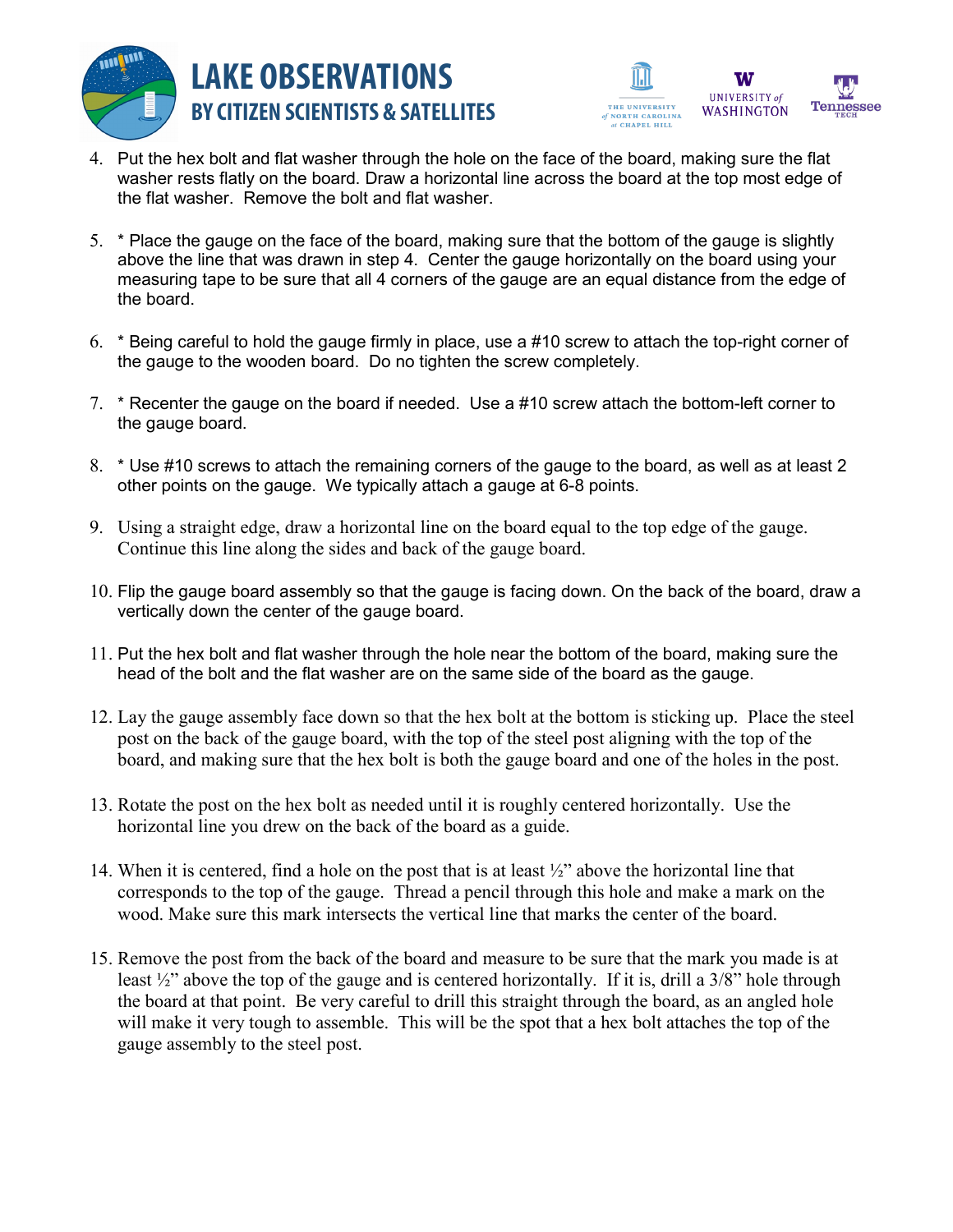



16. Test for fit: Thread hex bolts with flat washers through the top and bottom holes of the gauge board. The flat washer and the head of the hex bolt should be on the same side of the board as the gauge. Place the gauge face down, with the hex bolts point up. Lay the steel post on top of the gauge board, threading the hex holts through the holes in the steel post. Place a lock washer and a hex nut on the threaded portion of each hex bolt. The lock washer should go on first and come in contact with the steel post, followed by the hex nut. Finger tighten.

\*If you have trouble threading the hex bolts through the wood and the steel post, it's possible that the holes were not drilled straight. In this case, use a 3/8" drill bit to slightly widen one of the holes, then the other, until you are able to get a good fit.

#### **Installing in the lake**

- 17. Begin by repeating step 16 above to be sure that everything fits together well. When doing this, align the post so that the hex bolt at the top of the gauge threads through the first or second hole from the top of the steel post. The goal is to have the gauge board attached as close to the top of the steel post as possible.
- 18. \* Choosing the location for the gauge is a process that is different for each installation. Choose a spot that can be easily read from the shore or the dock. Also, the goal is to drive the post at least 3 feet into the lakebed. If you attach the board to the steel post as instructed in step 17, you will have about 3  $\frac{3}{4}$  feet of post below the gauge board. Also remember to factor in the seasonal fluctuation of the lake when determining where to locate the gauge. If it is at the end of a long dry season, and the lake level is very low, you should aim finish the installation where the water level is very low on the gauge. Alternatively, if the lake levels are high at the moment, you should aim to finish the installation where the water level will be high on the gauge.
- 19. \* For Installation on an Existing Pier or Dock ONLY. Drill pilot holes in the gauge board, and drive deck screws through the gauge board into the fixed pier. Use at least 5 screws to firmly attach the gauge board to the pier.
- 20. Walk into the lake to your desired gauge location and stand the post up vertically. Make note of the water level in relation to the markings you made with a sharpie on the back of the post. This is the depth of the water at this spot & when you are finished, the water level should be at least 3 feet higher on the post than it is now (which means that the post was driven 3 feet into the lakebed.
- 21. *Slightly* tighten the bottom hex bolt using the ratchet wrench with ½" socket on the head of the hex bolt, while using the adjustable wrench to prevent the hex nut on the back of the assembly from turning. DO NOT OVERTIGHTEN or you may not be able to attach the top hex bolt.
- 22. Remove the top hex bolt assembly (bolt, flat washer, lock washer, and hex nut) and rotate the gauge board downward (the pivot point will be the bottom hex bolt).
- 23. Have 1 person hold onto the gauge board so that the steel post is vertical (you can check with the 24" level). Person #2 will use the post pounder to drive the steel post into the lake bed. Be sure to stop frequently & use the 24" level to make sure that the post is vertical.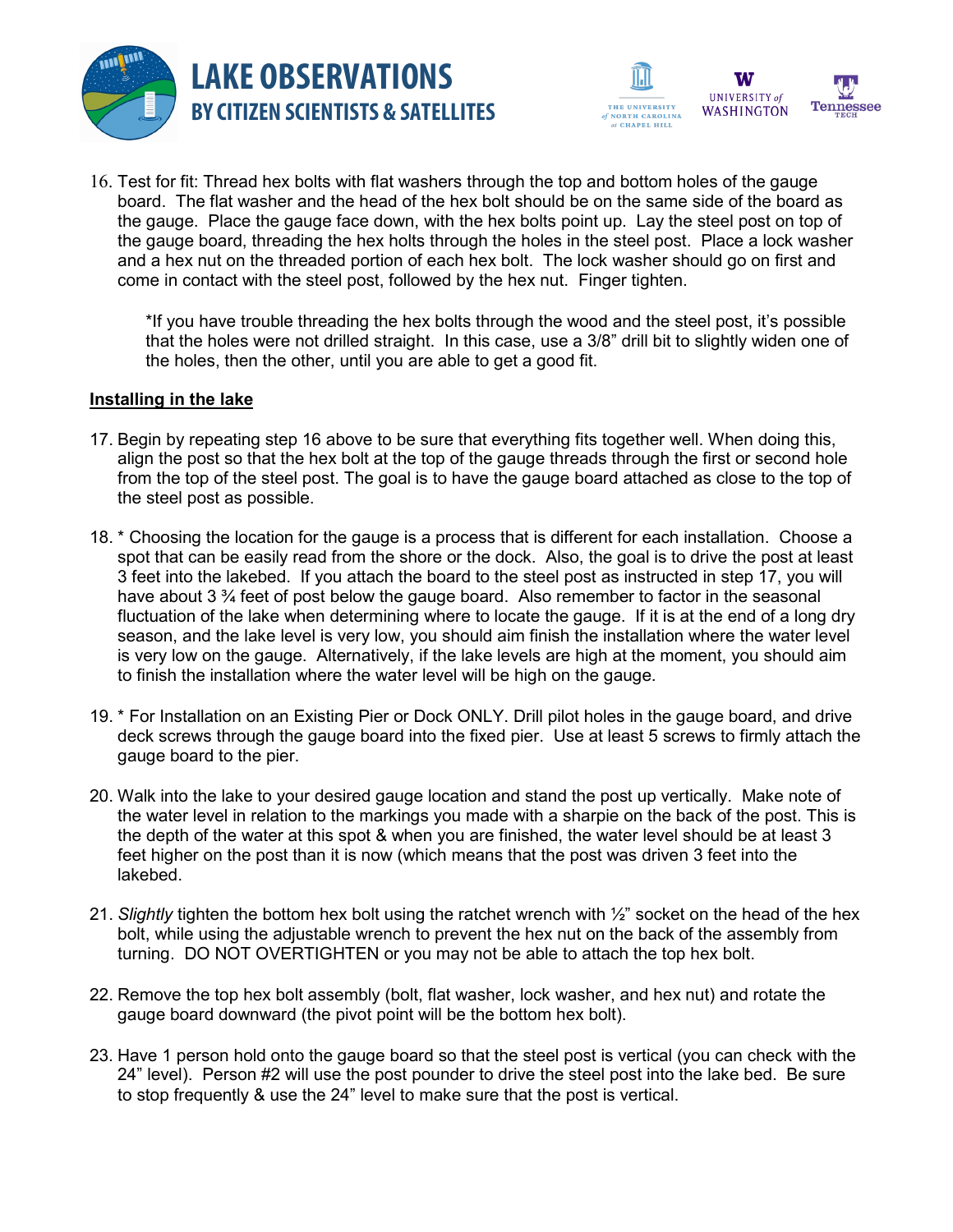



- 24. When you have pounded the post in about 1  $\frac{1}{2}$  feet, check the bottom hex bolt assembly for tightness. If it is loose, tighten in *slightly* using the ratchet wrench and adjustable wrench. Do not overtighten.
- 25. Drive the steel post into the lakebed until it has gone in at least 3 feet (refer to step 19) & the water level is at a suitable location on the lake gauge itself.
- 26. Once the post is driven to the appropriate depth, use the 24" level again to make sure the post is vertical or very nearly so. Also check that it is stable & doesn't come out of vertical alignment when pushed to the side. If it is not vertical or stable, you may have to remove the post and install again. (see \*\*Note below for more)
- 27. Once the post is installed properly, rotate the gauge board & attach the top of the board to the post using the hex bolt, hex washer, lock washer, and hex nut. Tighten using the ratchet wrench with ½" socket and the adjustable wrench
	- If you cannot thread the hex bolt through, you may have tightened the bottom hex bolt too much. To fix it, you could loosen the bottom hex bolt slightly or use a 3/8" drill bit to widen the hole at the top of the board in hopes that the
- 28. Use #6 screws to attach the small bubble level to the gauge board just above the gauge. Be sure to install it so that the bubble is centered between the two black marks.
- 29. Make note of the date, time, and water level upon completion of installation. Take a photo of the lake gauge using your phone, making sure location tracking is on. This will help us get the latitude and longitude of the gauge.

\*\* Note: You may come across a lakebed with sediments that are so loose that even after you drive the post in 3 feet, it is not stable. If that's the case here's what we recommend

- 1. Drill a new hold for the top hex bolt in a location farther down the gauge board. Follow steps 10-15 above. However, the location of this new hole should be roughly at the 0.90 mark on the lake gauge & centered horizontally. You will need to drill the hole with a 3/8" drill bit that is suitable for metal, since you will be drilling through the gauge itself.
- 2. When you attach the gauge board to the post, align it so that the top hex bolt (the one that passes through the metal gauge) passes through the top hole in the steel post.

Setting it up this way will give you the opportunity to drive the steel post more than 5  $\frac{1}{2}$  feet into the lakebed.

Alternatively, you could use an 8' post, but you would likely need a different length hex bolt for that. You could also attach two 7' posts end to end by overlapping them, aligning the holes on the two posts and connecting using hex bolts and nuts. We have never done this, though, so cannot recommend it.